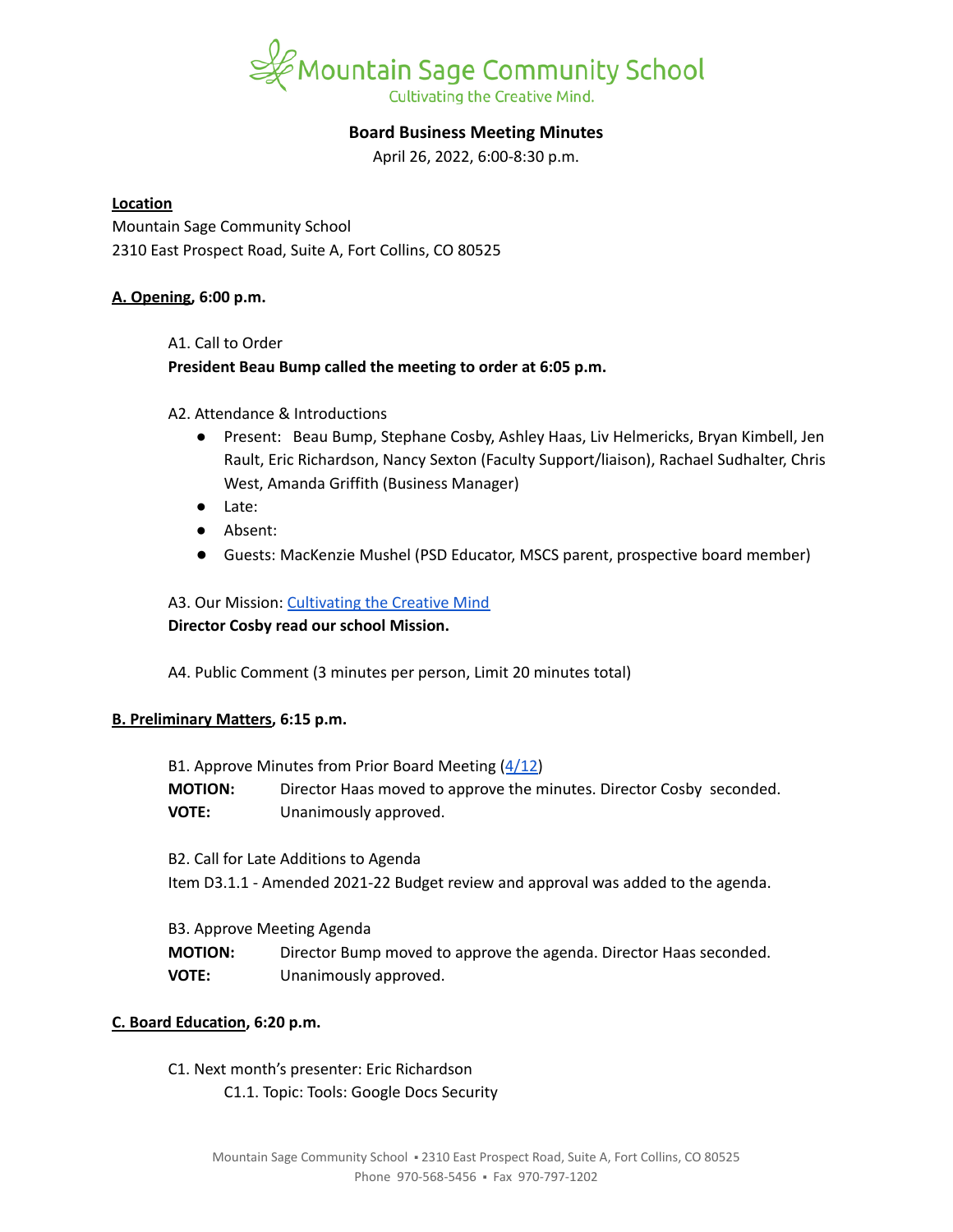

### **D. Regular Business, 6:30 p.m.**

D1. Consent Agenda (Confirm Consent Designation)

D1.1 Policy Review (i.e. no discussion, if item pulled move to bottom of D):

D1.1.1 - Board Policy Review: [GP3.9,](https://docs.google.com/document/d/1i6NGBbxZjvcmJUjud0bdBKC2Fh_S0Oz7ohEMe_sz_Lk/edit) [GP3.10](https://docs.google.com/document/d/1SlF3cHVQfU9alRa-s9YSLYbjkR3MyXITu4wVCfhZyuU/edit)

**MOTION:** Director Richardson moved to approve the policies on the Consent Agenda. Director Bump seconded. **VOTE:** Unanimously approved.

D2. School Director's [Report](https://docs.google.com/document/d/1fiVqSl6G-IDLucsMRRFPGEIlmwO35bmrrzjZWlmOsVA)

D2.1 - Beau and Ashley to raise issue of process in next meeting with Liv

### D3. Committee Updates

D3.1 - Finance Committee Update ([report](https://docs.google.com/document/d/1vapLSVBwIKW7YvhetyjzwLk5wnwqErOxb7l60ITb49U)) D3.1.1 - Amended 2021-22 Budget review and approval

> **MOTION:** Director Haas moved to approve the 2021-22 Amended budget. Director Kimbell seconded.

**VOTE:** Unanimously approved.

D3.1.2 - 2022-23 Budget review and approval

**MOTION:** Director Haas moved to approve the 2022-23 Budget. Director Sudhalter seconded.

**VOTE:** Unanimously approved.

**AI**: Bryan K - Add language to the Finance Committee responsibilities to address a periodic review of all pay scales.

- D3.2 Facilities Committee [\(report\)](https://docs.google.com/document/d/1URfBIQFl6Y98WXumOBfEgLWftI6bVZ646FZ-NSGnQxY)
- D3.3 School Accountability Committee Update [\(report](https://docs.google.com/document/d/1FjPkXNZYbUGIkz-K1PW4NQAyMrV1ifr3IBm7IJlsiuo))
- D3.4 Logistics Committee Update ([report](https://docs.google.com/document/d/1qnrSk_lhBHqsH3fChUZmrtlVC77GkIpIlYDxc4kgdYI)) D3.4.1 - Election results

Congratulations to our newly elected board members Jen Rault, Chris West and returning board members Ashley Haas and Stephane Cosby.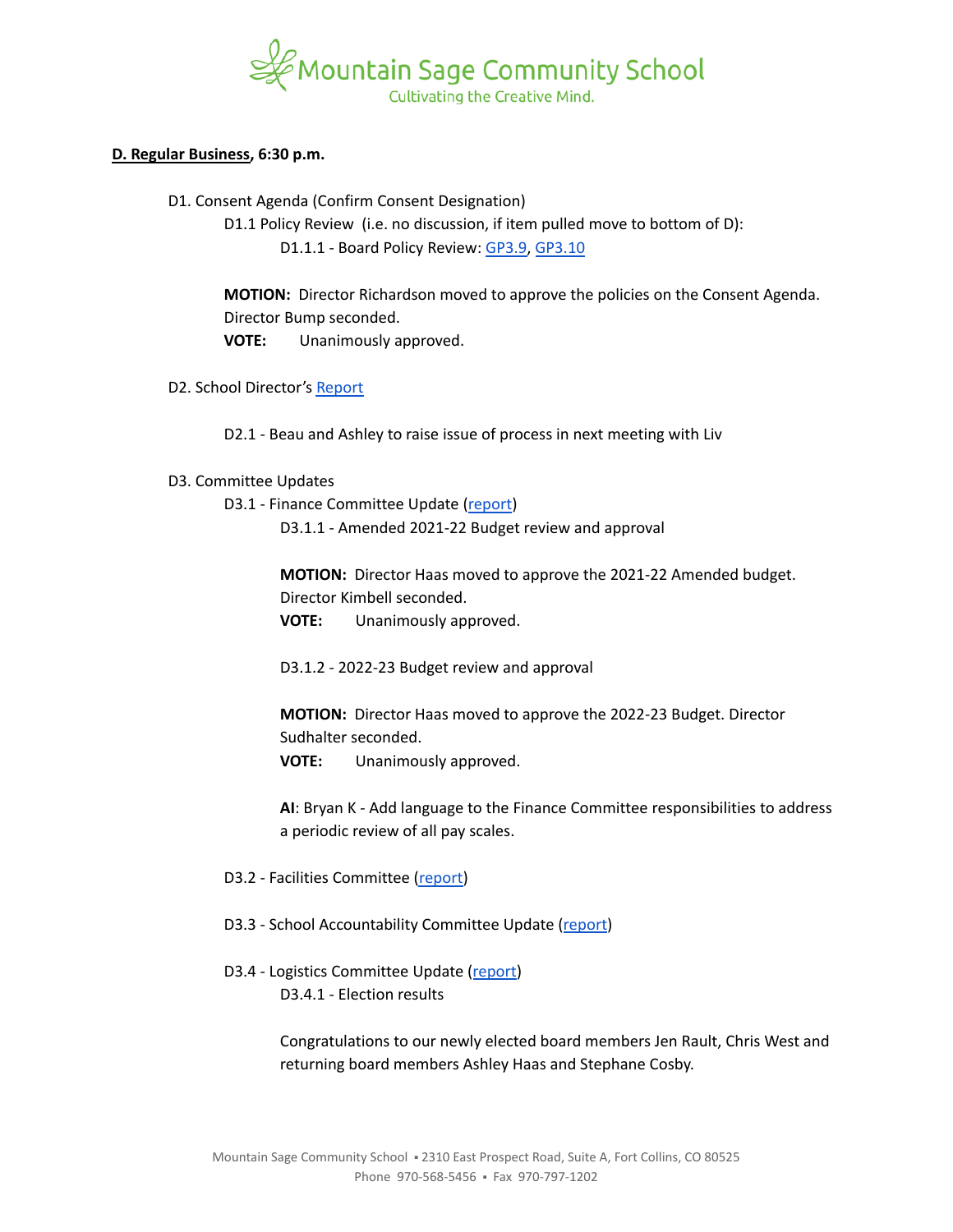

D3.4.2 - Officer transitions

**MOTION:** Director Kimball moved to approve that officer position appointments during the 2/22 [meeting](https://www.mountainsage.org/wp-content/uploads/2022/03/2022-02-22-MSCS-Board-Business-Meeting-Minutes.pdf) will go into effect starting in May for this year. Director Sudhalter seconded.

**VOTE:** Unanimously approved.

- D3.5 Fund Development Committee
- D3.6 Policy Discussion

D3.6.1 - PSD Policy Updates: [Summary](https://docs.google.com/document/d/1mg9ciMOiCkMle94lmk4DNz14P_duKwm1e5IgX9bq2mY)

D3.6.2 - May School Policy Review: [IGF](https://drive.google.com/open?id=1YBuMipv4-8akEC1rjji4WdzpHc0a9nuVUP8uPDaN7w8), [IGF-R](https://drive.google.com/open?id=1miaI655qSVx0mkoge_Ogf0wfQe_WHysQOHWy3E8vP_4), [IHA,](https://drive.google.com/open?id=1rMNshX07qFv68v2FzhCZDtcOTvdvQ8-phi6XyMGnv2A) [IJ](https://drive.google.com/open?id=16Apta1Nk1rBYb8051Ha-6trPXjppnsisQfkh4iU4n5I) The revised policies were read publicly during the meeting and will be placed on the consent agenda of the next board meeting.

D3.6.3 - Continuing Disclosure [Policy](https://docs.google.com/document/d/1mK5rPO30BVWCVnOLBB8bNXzC9qgrFD0o/edit?usp=sharing&ouid=112269595831504441268&rtpof=true&sd=true) Concerning Municipal Securities - Policy Review

**AI**: Ashley H. - put on May meeting agenda

A member of the Building Corp board will be a member of the 7 Lakes Business Park association.

D3.6.4 - Policy pulled from consent agenda: [GP3.7,](https://docs.google.com/document/d/1373qt1YXZKad8EZGuCRW_oa8Xcf6y9CN5zuFsCV0s18/edit) [GP3.11](https://docs.google.com/document/d/1wBiDP8kqKlyJ4ohM3_tg5_pp2Uy8FXx9msG9Vqy2trM/edit) AI: Ashley H. - Add GP3.7 and GP3.11 policies to the May business meeting agenda.

### D4. Scheduling Matters

D4.1 - Items of the Month (see Board [calendar\)](https://docs.google.com/document/d/12S6s-qevYMsnj8Cr2yw6uMO7S7hL3gz2oKvXZk5ZndQ/edit?usp=sharing)

D4.1.1 - Policy review check-in

D4.1.2 - School Director Evaluation

D4.1.3 - Draft (Board) budget review

**AI**: Ashley H. - Move to the May board business meeting, include in May agenda.

D4.2 - Review [Upcoming](https://www.mountainsage.org/calendars/) School Calendar Events, Board Member Attendance

### D5. Miscellaneous

D5.1 - 2022-23 Board Rotation Meetings and Dates [\(draft](https://docs.google.com/spreadsheets/d/1ntA-UB3Q817BgwAJeV68Wwxbza1B-tZYirsiyp0ZHeY/edit?usp=sharing))

**AI**: Ashley H. - Add to the June retreat agenda.

**AI**: Rachael S. -Investigate legal requirements of SAC, present findings at next meeting.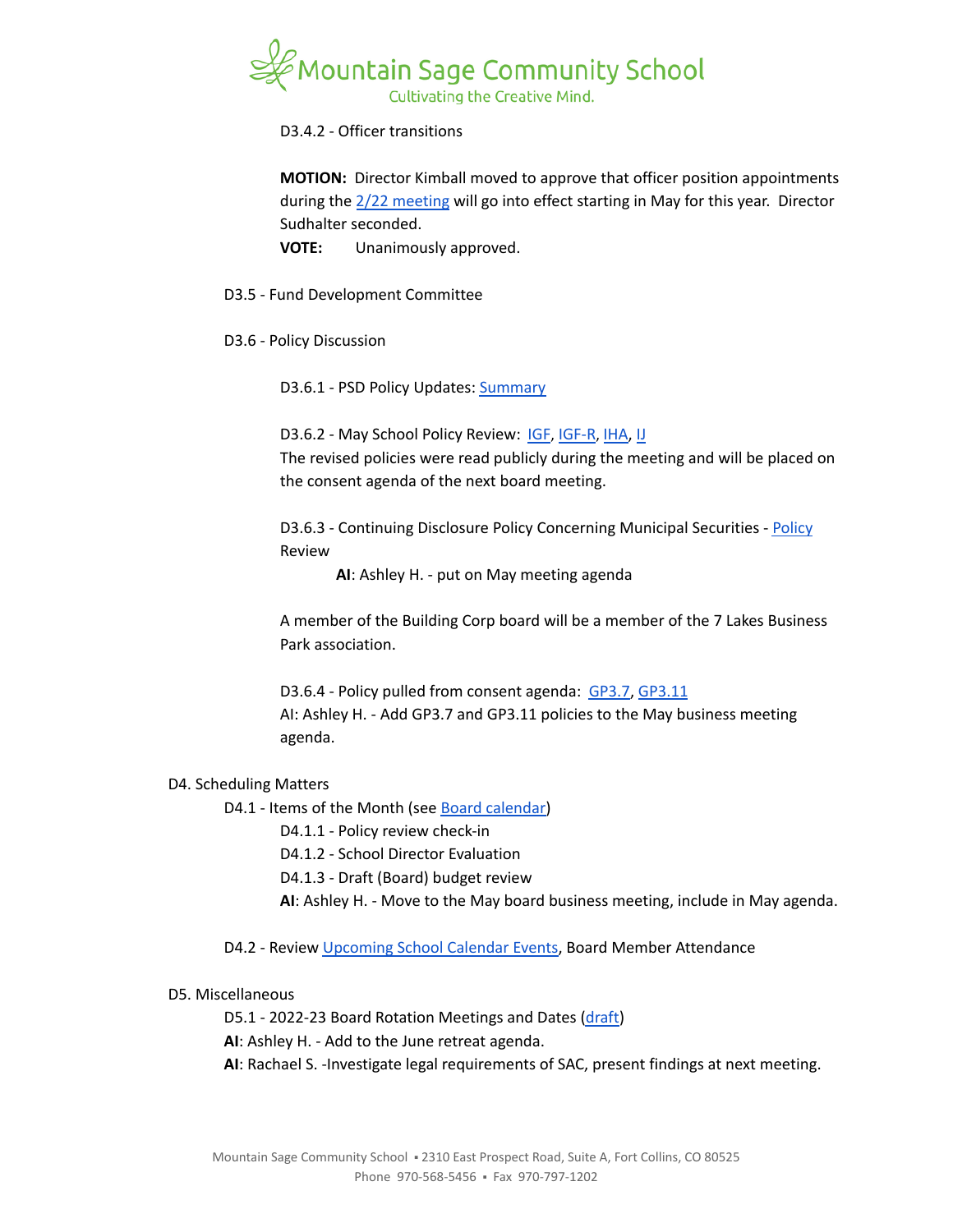

### **E. Executive Session, 8:00 p.m.**

E1. Executive Session per C.R.S. 24-6-402(4)(f) - Personnel Matters - School Director [Evaluation](https://docs.google.com/document/d/1UdgmXYE3posfh2bNuV6KAWxQvELogqQaY_AxWWZ-ydc/edit) *(approval by 2/3rds majority required to resolve into executive session ) 1*

**MOTION:** Director Bryan K. moved to enter into Executive Session for the School Director Evaluation (Executive Session per C.R.S. 24-6-402(4)(f) - Personnel Matters). Director Cosby seconded the motion to enter Executive Session.

### **VOTE:**

**Roll Call:** Beau Bump, Eric Richardson, Ashley Haas, Rachael Sudhalter, Stephane Cosby. Christopher West. Jen Rault, and Bryan Kimbell

**Yay**: Beau Bump, Eric Richardson, Ashley Haas, Rachael Sudhalter, Stephane Cosby. Christopher West, Jen Rault, and Bryan Kimbell

**Nay**: None

Executive Session entered at 8:19 pm.

**MOTION:** Director Beau Bump moved to exit the Executive Session for the School Director Evaluation (Executive Session per C.R.S. 24-6-402(4)(f) - Personnel Matters). Director Jen Rault seconded the motion to exit Executive Session.

**VOTE:**

**Roll Call:** Beau Bump, Eric Richardson, Ashley Haas, Rachael Sudhalter, Stephane Cosby. Christopher West, Jen Rault, and Bryan Kimbell

**Yay**: Beau Bump, Eric Richardson, Ashley Haas, Rachael Sudhalter, Stephane Cosby. Christopher West, Jen Rault, and Bryan Kimbell **Nay**: None

President Bump adjourned the executive session at 9:33 p.m.

**AI:** Beau B. and Ashley H. - Send an e-mail from the board to the survey recipients.

### **F. Closing, 8:30 p.m.**

- E1. Review Action Items
- E2. Call for Final Comments

### E3. Move to Adjourn

**President Bump adjourned the meeting at 9:41 p.m.**

<sup>1</sup> <https://law.justia.com/codes/colorado/2016/title-24/administration/article-6/part-4/section-24-6-402/>